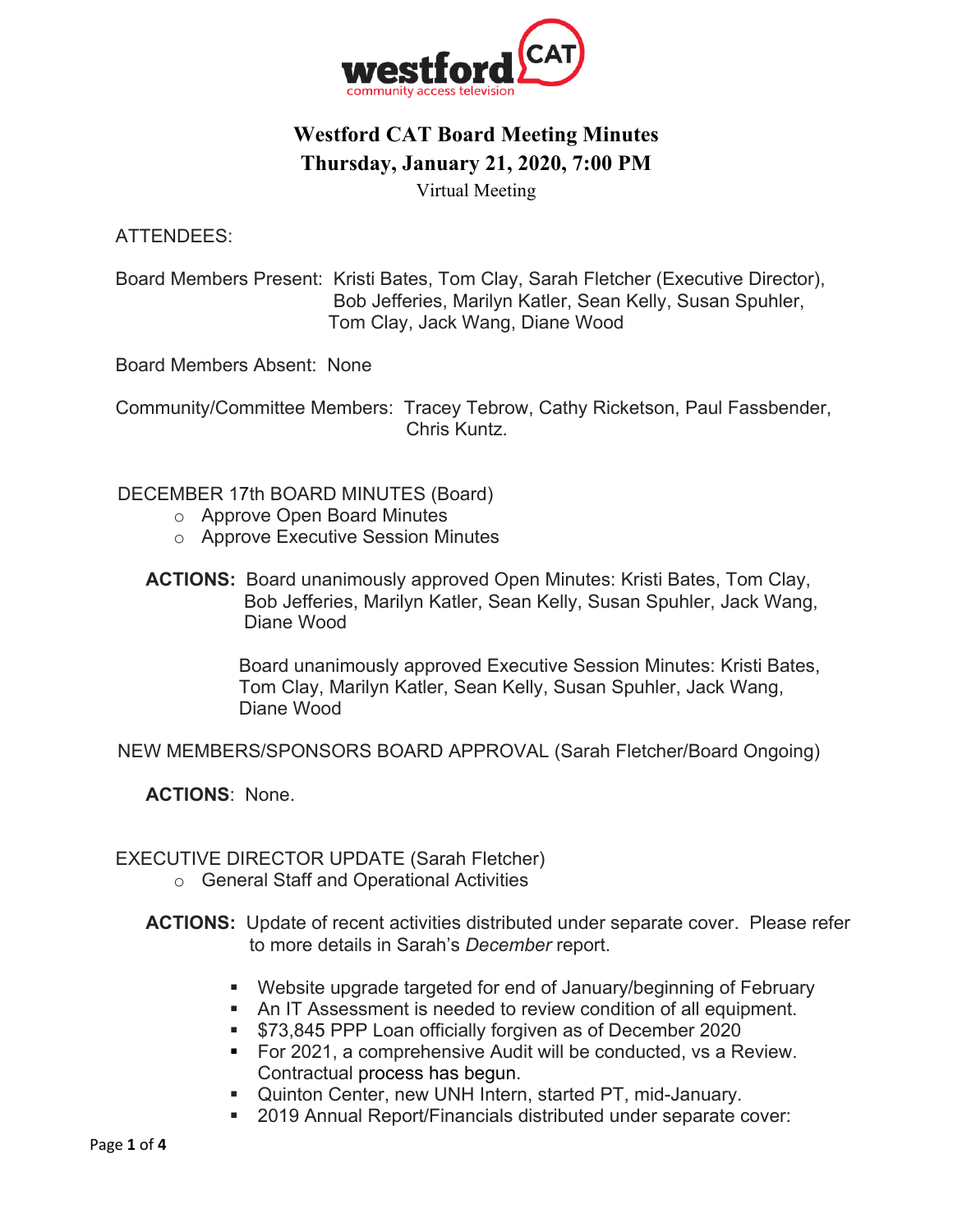**ACTIONS:** Board unanimously approved 2019 Annual Report/Financials: Kristi Bates, Tom Clay, Bob Jefferies, Marilyn Katler, Sean Kelly, Susan Spuhler, Jack Wang, Diane Wood

#### GAAP ACCOUNTING ADJUSTMENT INVESTIGATION/CONTINUED

- **ACTIONS:** Sarah, Tom, Sean and Diane joined CPA Garth Ashpaugh on a call for Garth to provide background on GAP Adjustment activities. Minutes from that meeting previously sent to the Board *under separate cover*.
	- Next Steps: Obtain sample verbiage of a Demand Letter to be sent from the Town to Comcast allowing CAT to stay within the statute of limitations for potential future legal action. Awaiting sample letter from Chelmsford TV. Discuss with Town. (Diane Wood)

### STRATEGIC PLANNING (Sarah Fletcher/Kristi Bates)

**ACTIONS:** Starting in February, volunteer Joanne Dennison will be contacting Board Members and Westford CAT stakeholders for their input to help develop a strategic plan.

#### FINCOM UPDATE (Jack Wang/FINCOM)

- o General update
- **ACTIONS:** General FINCOM update from Jack. Please refer to actual Statements
	- 2021 Budget efforts in process with separate Capital Budget planned.
	- Presentation of the Draft 2020 Financials to the Select Board is scheduled for February 23rd.
	- Official PPP Loan Forgiveness Recorded in December 2020
	- Expenses were lower in 2020; Headcounts in 2021 will impact expenses
	- Cash position is strong: \$557K Total
	- Potential to use some cash to conservatively invest as well as seed a Capital account.
	- § Two proposed Capitalization policies with definitions, dollar thresholds, and needed notifications/ approvals presented. *(Under separate cover)* Vote to be taken in February.
	- Depreciation is not a critical issue but helps with leveling the peaks and valleys of expenses over multiple years.

MEMBERSHIP: Update (Sarah Fletcher)

o Update on plan for identifying Members, Dates of Membership, Annual Dues, Annual Drive, etc.

 **ACTIONS:** Discussion postponed.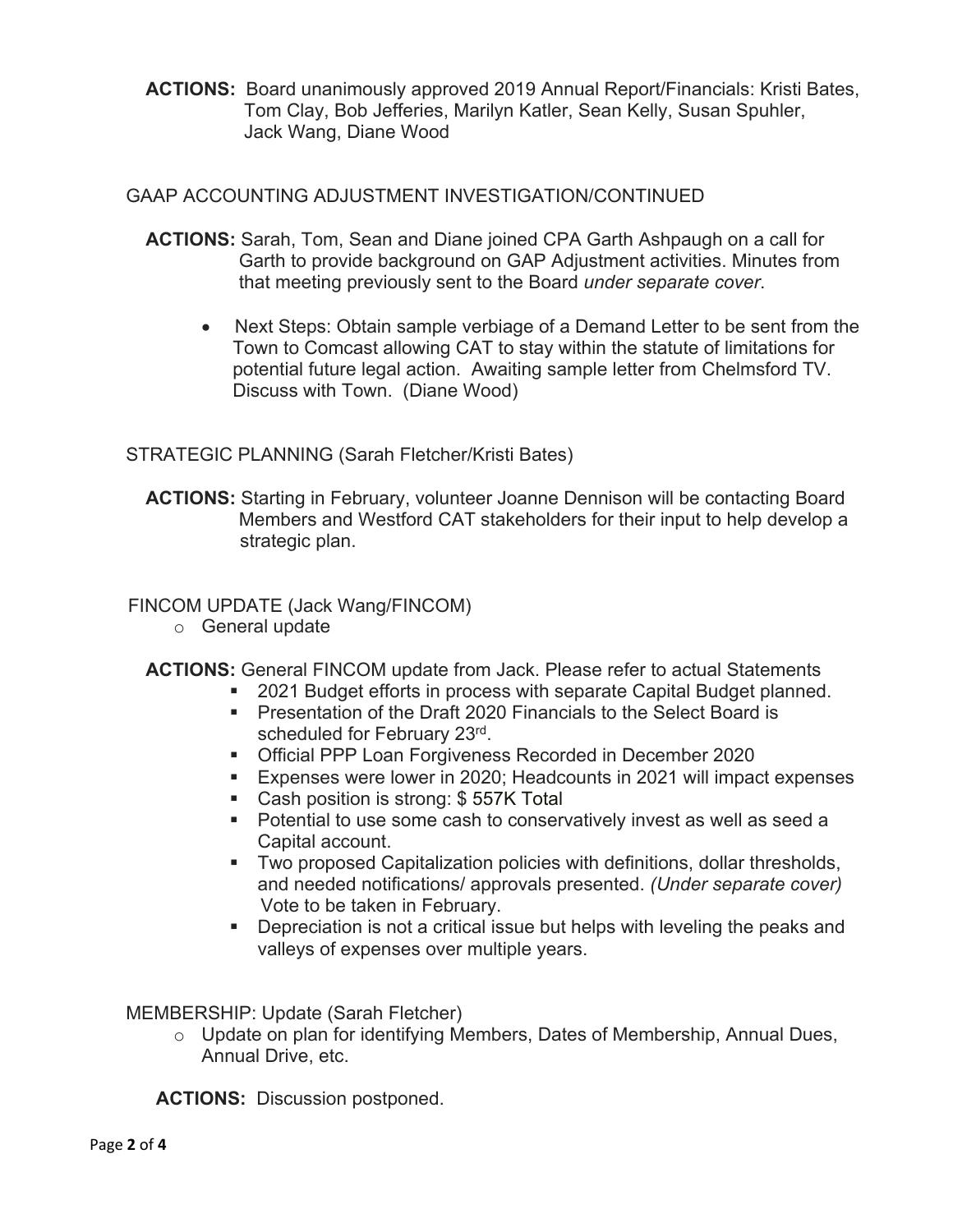### FUNDRAISING UPDATE: (Cathy Ricketson/Sarah Fletcher)

#### **ACTIONS:**

- Brief update. Cathy Ricketson not able to remain
- Online 2020 Holiday Auction/Santa Photos final revenue: \$4,252.
- February 16<sup>th</sup> Bamboo Restaurant Dining for a Cause already scheduled and being promoted
- Other plans in progress

#### COMMITTEE UPDATES (Board)

o Legislative Committee (Diane Wood/Marilyn Katler/Bob Jefferies)

#### **ACTIONS:**

- ROW Leasing Investigation:
	- o Bob summarized progress and has now received 3 opinions about pursuing negotiating a lease: General Town Counsel, Rep, Arciero's Office, and William Hewitt, also representing the Town.
	- o Researched revealed that National Grid, a Utility, charges Lease Fees to Cable companies on their poles.
	- o Need to review the National Grid Agreement with the Town to determine what rights were negotiated or discussed. Does Town collect Utility fees?
	- $\circ$  Potential to discuss paths at February 23<sup>rd</sup> Select Board Meeting.
- Discussed annual March 50 cents per subscriber Annual License Fee from Comcast and Verizon paid to the Town each March 15<sup>th</sup>. These funds are not shared with Westford CAT. Estimate of \$3.5K to \$4K each year. More research with other MA PEG stations in progress.
- o Bylaw and Policy Committee (Sean Kelly)

#### **ACTIONS:**

- Bylaws Draft previously distributed under separate.
- Sections I and II reviewed.
- § Plans are to address outstanding questions about Sections 3 thru 6 during February Board meeting.
- Questions about Sections 7 thru 13 will be addressed at March Meeting.
- Goal is to approve entire document during March Board meeting.

## **MEETING ACTION ITEMS**

- **FINCOM:** Vote to accept newly proposed Approvals and Capital policies
- Prepare for presentation of 2020 Draft Financials at February 23<sup>rd</sup> Select Board Meeting
- Legislative Committee:
	- o Continue to collect data on Annual License Fees and communicate as needed to determine actions.
	- o Report out/Tie out next steps on negotiating Utility Lease